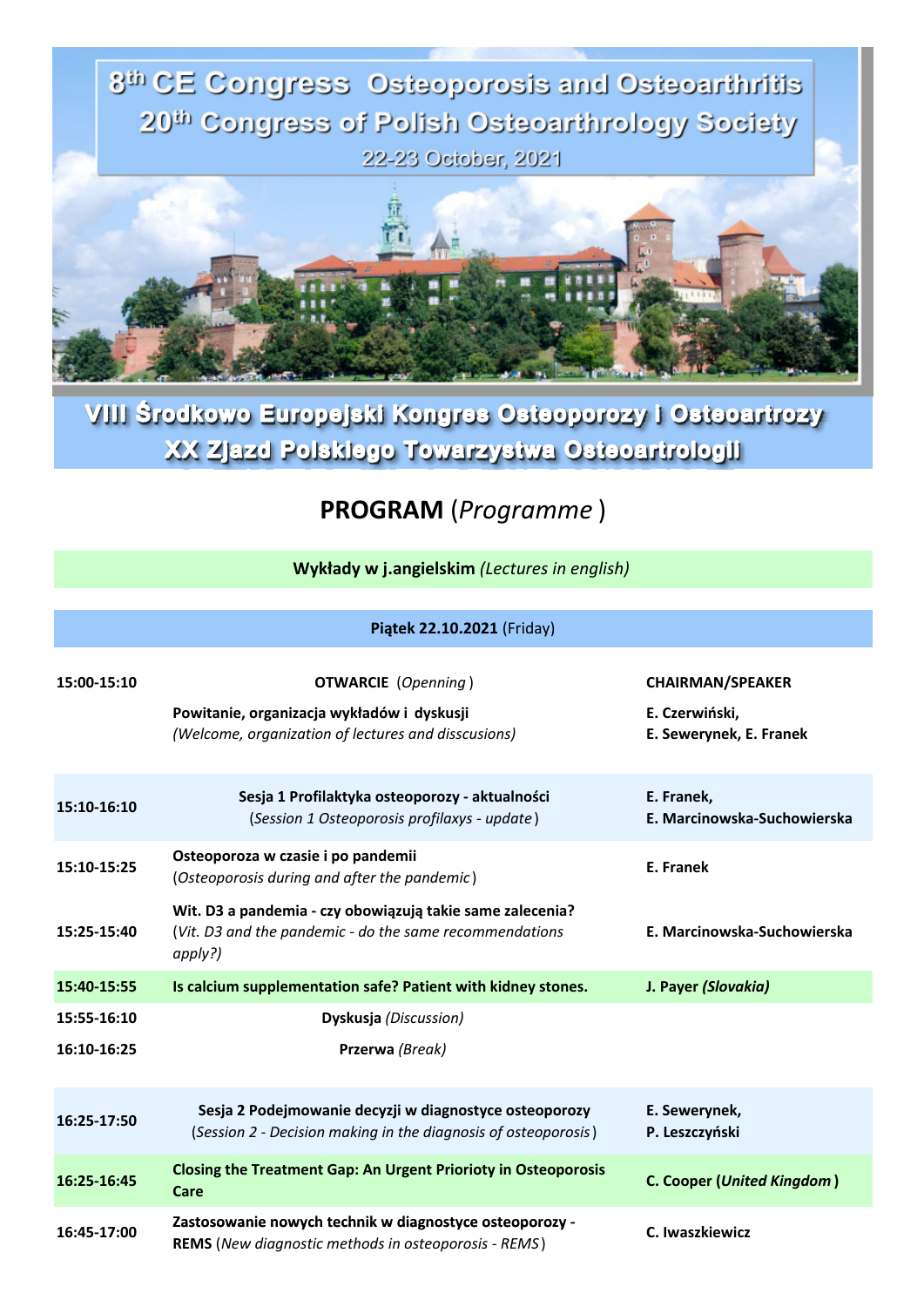| 17:00-17:15 | Single vertebral fracture in an elderly person - differential<br>diagnosis                            | O. Lesnyak (Russia)                                       |
|-------------|-------------------------------------------------------------------------------------------------------|-----------------------------------------------------------|
| 17:15-17:35 | Najczęstsze błędy w diagnostyce osteoporozy<br>(The most common mistakes in osteoporosis diagnostics) | M. Rell-Bakalarska                                        |
| 17:35-17:50 | <b>Dyskusja</b> (Discussion)                                                                          |                                                           |
| 17:50-18:05 | Przerwa (Break)                                                                                       |                                                           |
|             |                                                                                                       |                                                           |
| 18:05-19:15 | Session 3 Aging of the locomotor system<br>(Session in English)                                       | J.A. Kanis,<br>R. Lorenc, E. Czerwiński                   |
| 18:05-18:25 | Identification of patients at low, high and very high risk                                            | J.A. Kanis (United Kingdom)                               |
| 18:25-18:45 | <b>Extending healthy life.</b>                                                                        | S. Cummings (United States)                               |
| 18:45-19:00 | Sarcopenia and falls in elderly patients                                                              | [V. Povoroznyuk] N. Dzerovich,<br>N. Grygorieva (Ukraine) |
| 19:00-19:15 | <b>Dyskusja</b> ( <i>Discussion</i> )                                                                 |                                                           |

## **Sobota 23.10.2021** (*Saturday* )

| $9:00-10:15$ | Sesja 4 Osteoporozy wtórne<br>(Session 4 -Secondary osteoporosis)                                                                                                  | E. Franek,<br>J. Przedlacki |
|--------------|--------------------------------------------------------------------------------------------------------------------------------------------------------------------|-----------------------------|
| 9:00-9:15    | Endokrynopatie, a metabolizm kości<br>(Endocrinopathies and bone metabolism)                                                                                       | E. Franek                   |
| $9:15-9:30$  | Osteoporoza u kobiet w okresie rozrodczym<br>(Osteoporosis in women of childbearing age)                                                                           | P. Leszczyński              |
| 9:30-9:45    | Choroby nerek, a złamania<br>(Kidney osteodystrophy and fractures)                                                                                                 | J. Przedlacki               |
| 9:45-10:00   | Choroba nowotworowa, a osteoporoza<br>(Malignant diseases and osteoporosis)                                                                                        | E. Kalinka                  |
| 10:00-10:15  | Dyskusja (Discussion)                                                                                                                                              |                             |
| 10:15-10:30  | Przerwa (Break)                                                                                                                                                    |                             |
|              | Sesja sponsorowa przez firmę Amgen                                                                                                                                 |                             |
| 10:30-11:40  | Sesja 5 Postępy w leczeniu osteoporozy<br>(Session 5 - Developments in the treatment of osteoporosis)                                                              | E. Czerwiński               |
| 10:30-10:50  | Jak leczyć chorych z bardzo wysokim ryzykiem złamania?<br>(How to treat patients with a very high fracture risk?)                                                  | E. Czerwiński               |
| 10:50-11:10  | Terapia długoterminowa w kontekście dyskontynuacji<br>i leczenia sekwencyjnego. (Long-term therapy in the context of<br>discontinuation and sequential treatment.) | E. Sewerynek                |
| 11:10-11:25  | Osteoporoza u mężczyzn.<br>(Male osteoporosis)                                                                                                                     | P. Głuszko                  |
| 11:25-11:40  | Dyskusja (Discussion)                                                                                                                                              |                             |
| 11:40-11:55  | Przerwa (Break)                                                                                                                                                    |                             |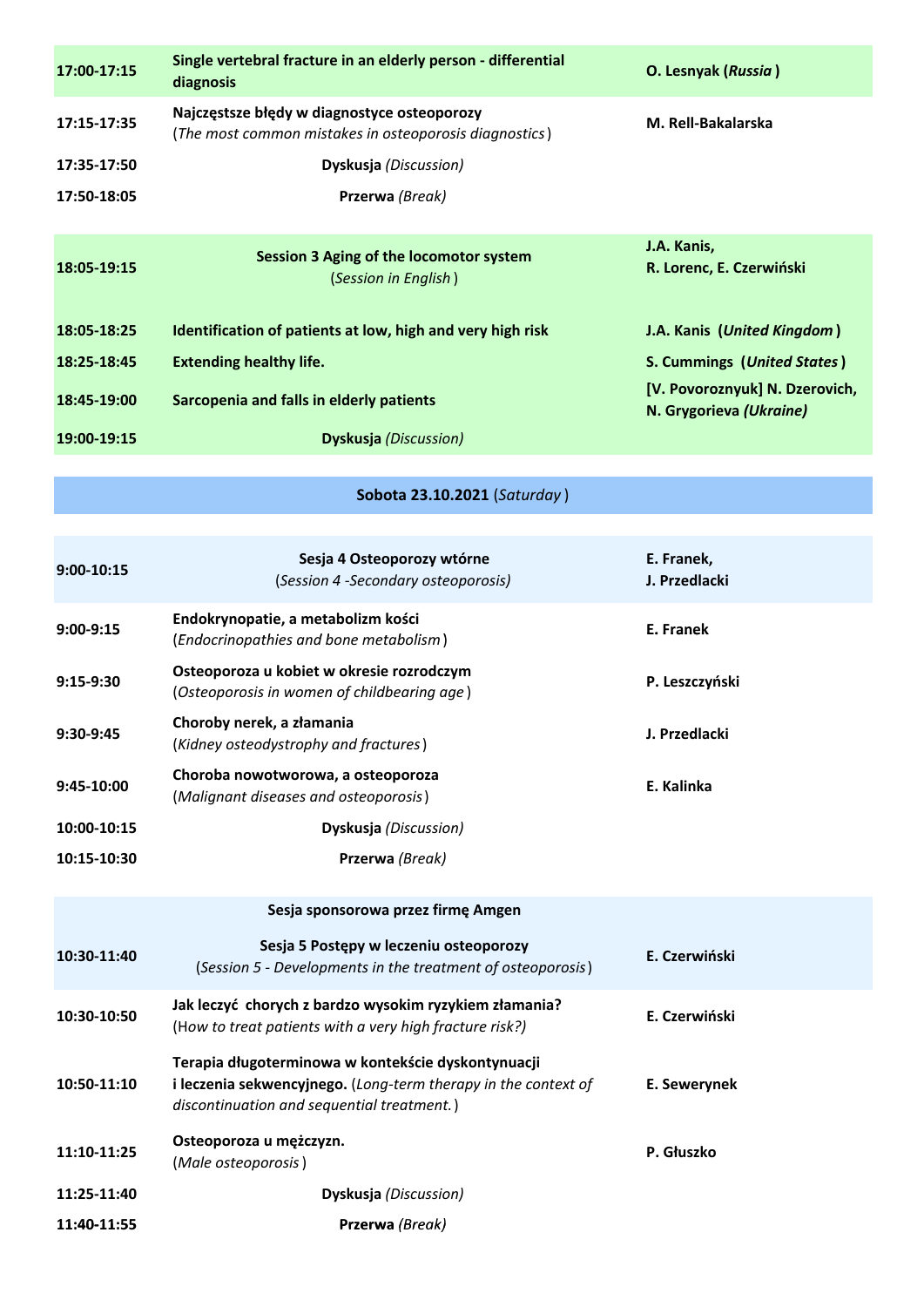| 11:55-13:10 | <b>Session 6 New developments in osteoporosis</b><br>(Session in English)                                                                                                                                                       | E. Sewerynek,<br><b>S. Papapoulos</b>            |
|-------------|---------------------------------------------------------------------------------------------------------------------------------------------------------------------------------------------------------------------------------|--------------------------------------------------|
| 11:55-12:15 | Anabolic therapies in osteoporosis. What next?                                                                                                                                                                                  | S. Papapoulos (Netherlands)                      |
| 12:15-12:35 | Romosozumab - state of art                                                                                                                                                                                                      | E. Czerwiński, M. Warzecha,<br><b>M.Berwecka</b> |
| 12:35-12:55 | <b>Digestive system and bone health</b>                                                                                                                                                                                         | P. Lakatos (Hungary)                             |
| 12:55-13:10 | <b>Dyskusja</b> (Discussion)                                                                                                                                                                                                    |                                                  |
| 13:10-13:40 | Przerwa na lunch (Lunch Break)                                                                                                                                                                                                  |                                                  |
| 13:40-15:10 | Sesja 7 Osteoporoza w chorobach reumatoidalnych<br>(Session 7 - Osteoporosis in rheumatoid diseases)                                                                                                                            | J. Makowska,<br>M. Rell-Bakalarska               |
| 13:40-13:55 | Współczesne zasady postępowania w osteoporozie<br>posterydowej (Contemporary principles of treatment of steroid-<br>induced osteoporosis)                                                                                       | E. Wielosz                                       |
| 13:55-14:10 | Spondyloartropatie (ZZSK) a ryzyko złamań<br>(Spondyloarthropathies and the risk of fractures)                                                                                                                                  | J. Makowska                                      |
| 14:10-14:25 | Osteoporoza w chorobach układowych<br>(The risk of fracture in systemic diseases)                                                                                                                                               | M. Brzosko                                       |
| 14:25-14:40 | REMS technology for bone health monitoring in a variety<br>of clinical scenarios.<br>Wykład wsparty grantem naukowym firmy Norax Medical.                                                                                       | M. Dea Tomai Pitinca (Italy)                     |
| 14:40-14:55 | Codziennie? Raz w tygodniu? Raz w miesiącu?<br>Jak skutecznie suplementować witaminę D3<br>(Every day? Once a week? Once a month?<br>How to supplement vitamin D3 effectively)<br>Wykład wsparty grantem naukowym firmy LEK-AM. | W. Misiorowski                                   |
| 14:55-15:10 | Dyskusja (Discussion)                                                                                                                                                                                                           |                                                  |
| 15:10-15:25 | Przerwa (Break)                                                                                                                                                                                                                 |                                                  |
| 15:25-16:30 | Sesja 8 Choroba zwyrodnieniowa stawów<br>(Session 8 - Osteoarthritis)                                                                                                                                                           | T. Blicharski,<br>J. Badurski                    |
| 15:25-15:40 | SYSADOA w leczeniu choroby zwyrodnieniowej stawów<br>wg aktualnych zaleceń<br>(SYSADOA in the treatment of osteoarthritis)                                                                                                      | A. Kuryliszyn-Moskal                             |
| 15:40-15:55 | Dostawowe preparaty w leczeniu osteoartrozy. Fakty i mity<br>(Intra-articular medication in the treatment of osteoarthritis.<br>Facts and Myths)                                                                                | T. Blicharski                                    |
| 15:55-16:10 | Leczenie przeciwbólowe w osteoartrozie<br>(Analgesics in osteoarthritis)                                                                                                                                                        | J. Woroń                                         |
| 16:10-16:30 | Dyskusja (Discussion)                                                                                                                                                                                                           |                                                  |
| 16:30       | ZAKOŃCZENIE KONGRESU (Closing)                                                                                                                                                                                                  | E. Czerwiński                                    |